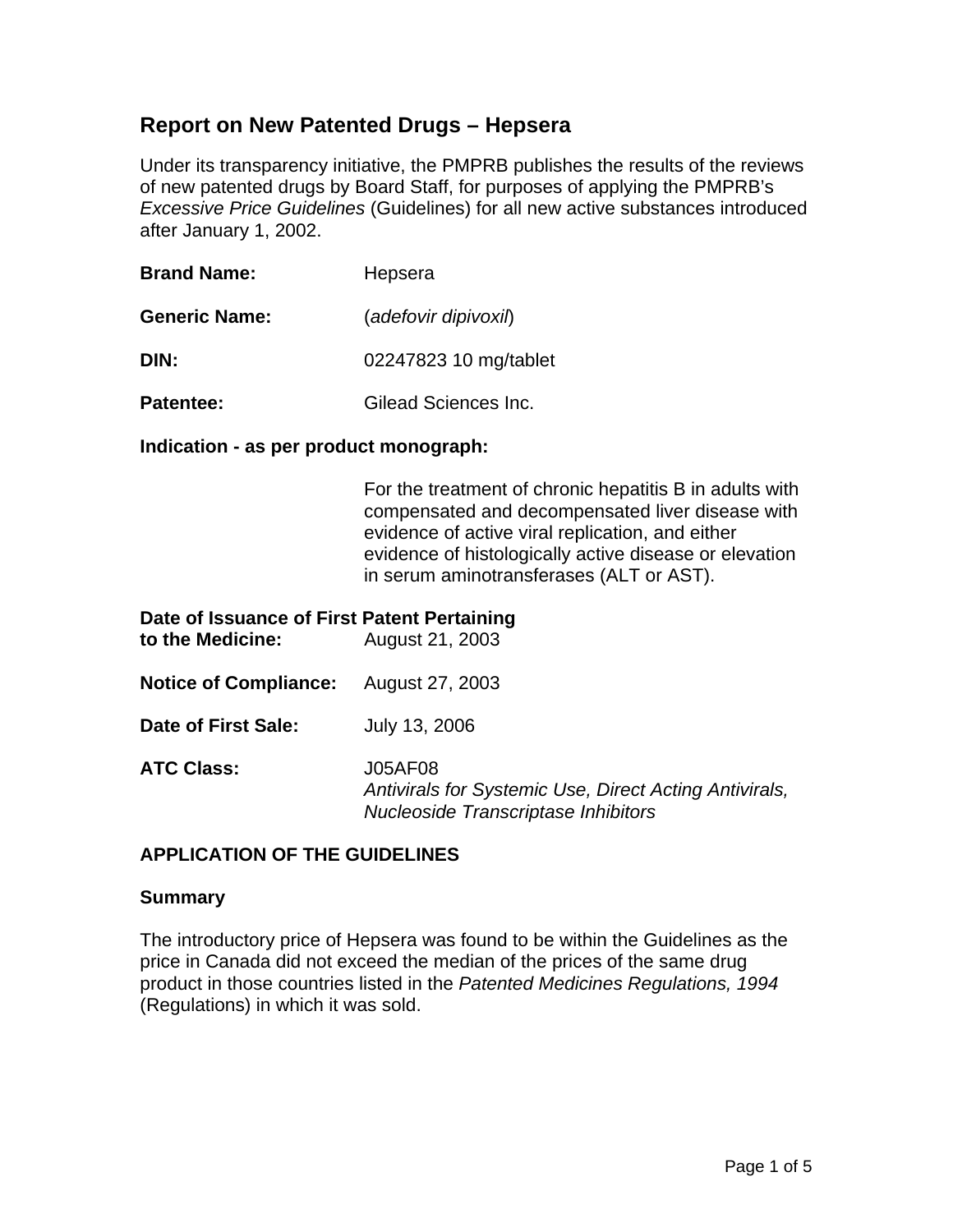# **Scientific Review**

Hepsera is a new active substance and the PMPRB's Human Drug Advisory Panel (HDAP) recommended that Hepsera be reviewed as a category 3 new medicine (provides moderate, little or no improvement).

The HDAP further recommended that lamivudine (Heptovir), peginterferon alpha-2a (Pegasys) and entecavir (Barraclude) are appropriate comparators to Hepsera for purposes of a Therapeutic Class Comparison (TCC) test. These agents are indicated and used for the treatment of chronic hepatitis B and may be considered clinically equivalent in the management of HBV; none eradicate or fully cure HBV.

The HDAP did not make a recommendation regarding a comparable dosage regimen. Recent data suggest that if the patient has responded to peginterferon, the benefit is maintained for up to one year or more, without further drug therapy. Since the length of therapy required for the treatment of HBV with lamivudine (Heptovir), entecavir (Baraclude) and adefovir (Hepsera) is not yet known, and the duration of benefit accrued from peginterferon in patients who respond to it after a 48-week treatment course has not been established, a comparable dosage regimen could not be derived.

### **Price Review**

Under the Guidelines, the introductory price of a new category 3 drug product will be presumed to be excessive if it exceeds the prices of all of the comparable drug products based on a TCC test, or if it exceeds the prices of the same medicine in the seven countries listed in the *Patented Medicines Regulations*. The Guidelines further state that when it is inappropriate or impossible to conduct a TCC test, Board Staff will give primary weight to the median of the international prices identified in an International Price Comparison (IPC) test. See the PMPRB's Compendium of Guidelines, Policies and Procedures for a more complete description of the Guidelines.

As comparable dosage regimens could not be determined for purposes of conducting a TCC test, the price of Hepsera was considered within the Guidelines as it did not exceed the median of the international prices identified in an IPC test.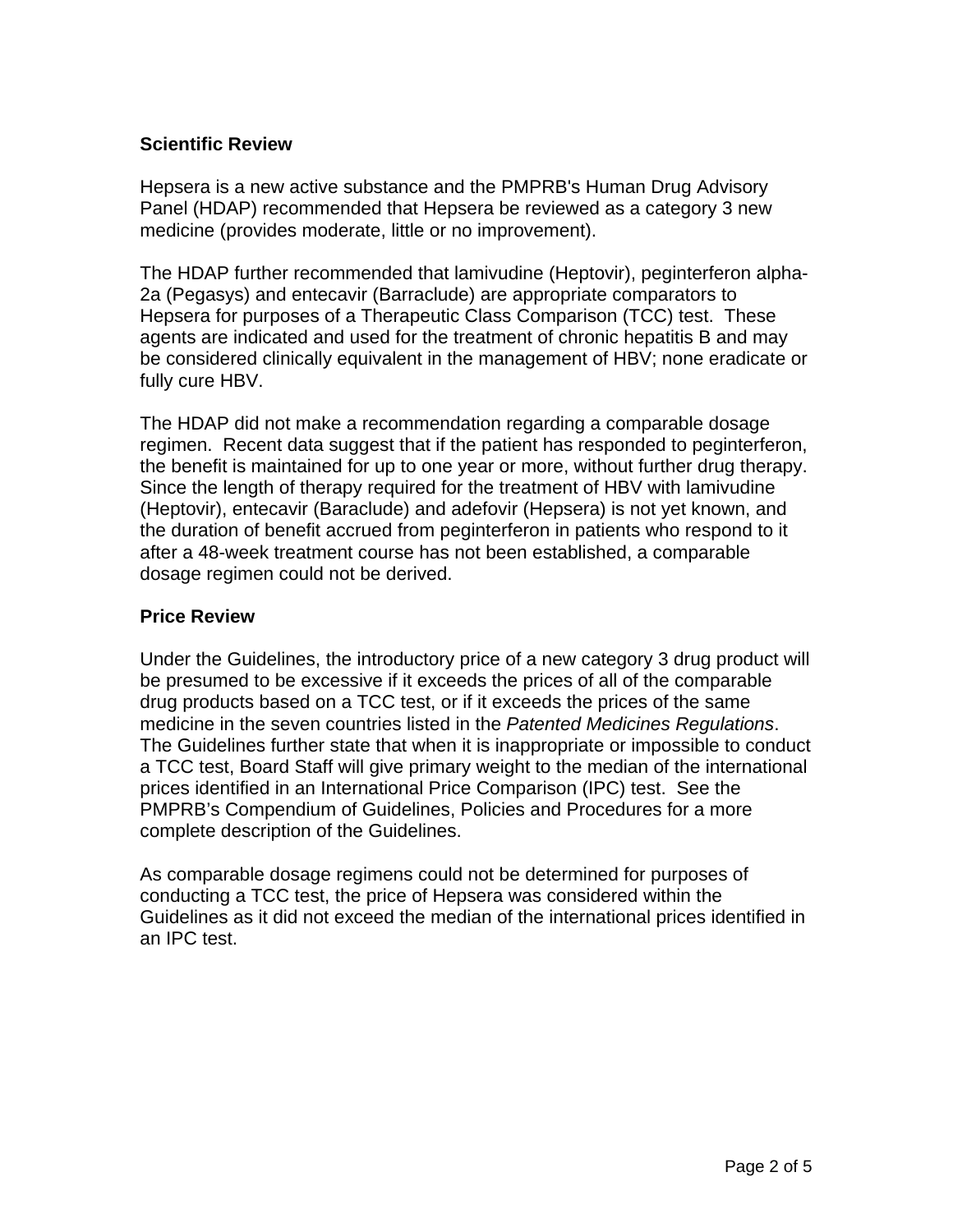#### **Introductory period (July to December 2006)**

| <b>Country</b>              | <b>Price per tablet (CDN\$)</b> |
|-----------------------------|---------------------------------|
| Canada                      | \$23.2100 <sup>1</sup>          |
| France                      | $$23.7584^2$                    |
| Germany                     | \$27.6119 <sup>3</sup>          |
| Italy                       | \$22.1080 <sup>4</sup>          |
| Sweden                      | \$27.8924 <sup>5</sup>          |
| Switzerland                 | $$26.7104^6$                    |
| United Kingdom              | $$22.4930^7$                    |
| <b>United States</b>        | $$18.5684^8$                    |
| <b>International Median</b> | \$23.7584                       |

#### **Source**:

(1) Canada: No publicly available price at introduction (2006). MEDIS May-July 2007

(2) France: Sempex, August 2006

(3) Germany: Rote Liste, January 2006

(4) Italy: L´informatore farmaceutico, December 2006

(5) Sweden: Prislista, November 2006

(6) Switzerland: Medwin Website, July -December 2006

(7) United Kingdom: Mims, December 2006

(8) United States: Average prices of Thomson Micromedex Wholesale Acquisition Cost (WAC) and prices

available on the US Department of Veterans Affairs Website

*Where comparators and dosage regimens are referred to in the Summary Reports, they have been selected by the HDAP for the purpose of carrying out the PMPRB's regulatory mandate, which is to review the prices of patented medicines sold in Canada to ensure that such prices are not excessive. The publication of these reports is also part of the PMPRB's commitment to make its price review process more transparent.* 

*The information contained in the PMPRB's Summary Reports should not be relied upon for any purpose other than its stated purpose and is not to be interpreted as an*  endorsement, recommendation or approval of any drug nor is it intended to be relied *upon as a substitute for seeking appropriate advice from a qualified health care practitioner.*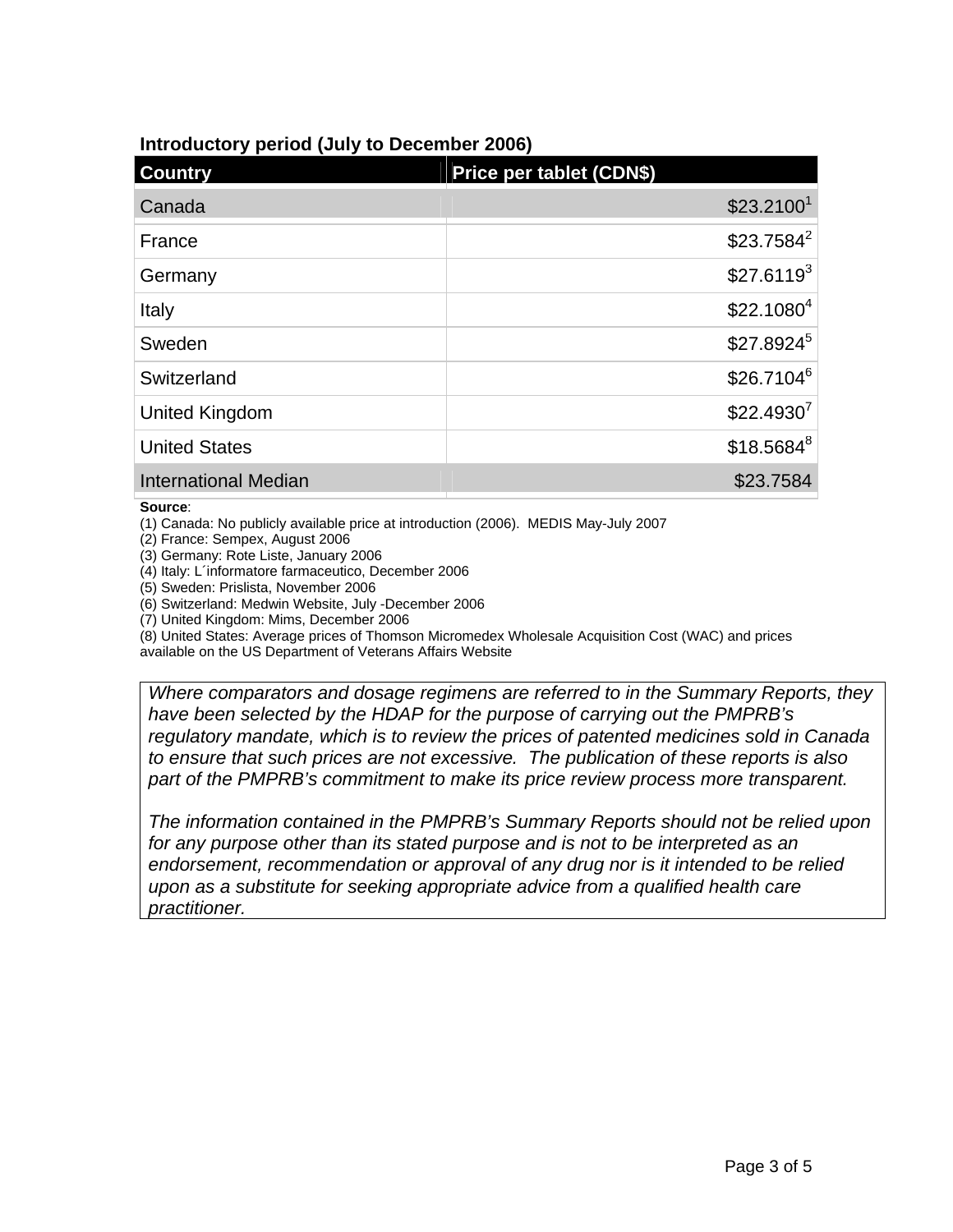## **REFERENCES - HEPSERA**

- 1. Product Monograph. Hepsera, dated November 23, 2004.
- 2. Schiff R et al. Adfovir dipivoxil therapy for lamivudine-resistant hepatitis B in pre- and post-liver transplantation patients. Hepatology 2003;38:1419-1427.
- 3. Hadziyannis S et al. Three year study of adefovir dipivoxil demonstrates sustained efficacy in presumed precore mutant chronic hepatitis B patients in a long term safety and efficacy study (LTSES). J Hepatol 2004;40 (supp 1): 46A.
- 4. Marcellin P et al.Long-term efficacy and safety of adefovir dipivoxil in HBeAg+ chronic hepatitis B patients: increasing serologic, virologic and biochemical response over time. 55<sup>th</sup> Annual Meeting of the American Association for the Study of Liver Diseases. October 29-November 2, 2004 Boston, Massachusetts, USA. Poster No 1818.
- 5. Hadziyannis S et al. Long-term therapy with adefovir dipivoxil for HBeAg negative chronic hepatitis B. N Eng J Med 2005;325:2673-81.
- 6. Peters MG et al. Adefovir dipivoxil alone or in combination with lamivudine in patients with lamivudine-resistant chronic hepatitis B. Gastroenterology 2004;126:91-101.
- 7. Sherman M et al. Establishing a new paradigm for treatment of chronic hepatitis B virus: conclusion of a Canadian clinical consensus group (Final Manuscript). March 28, 2006.
- 8. Kim KM et al. Adefovir dipivoxil alone or in combination with ongoing lamivudine in patients with decompensated liver disease and lamivudineresistant hepatitis B virus. J Korean Med Scir 2005;20:821-8. Abstract only.
- 9. van Bommel F et al. Comparison of adefovir and tenofovir in the treatment of lamivudine-resistant hepatitis B virus infection. Hepatology 2004;40:1421-5. Abstract only.
- 10. Schildgen O et al. Variant of hepatitis B virus with primary resistance to adefovir. N Eng J Med 2006;354:1807-1812.
- 11. Lok ASF. The maze of treatment for hepatitis B. New Eng J Med 2005;352:2743-2746.
- 12. National Institute for Health and Clinical Excellence (NICE). Adefovir dipivoxil and peginterferon alfa-2a for the treatment of chronic hepatitis B. Thechnology Appraisal 96. February 2006.